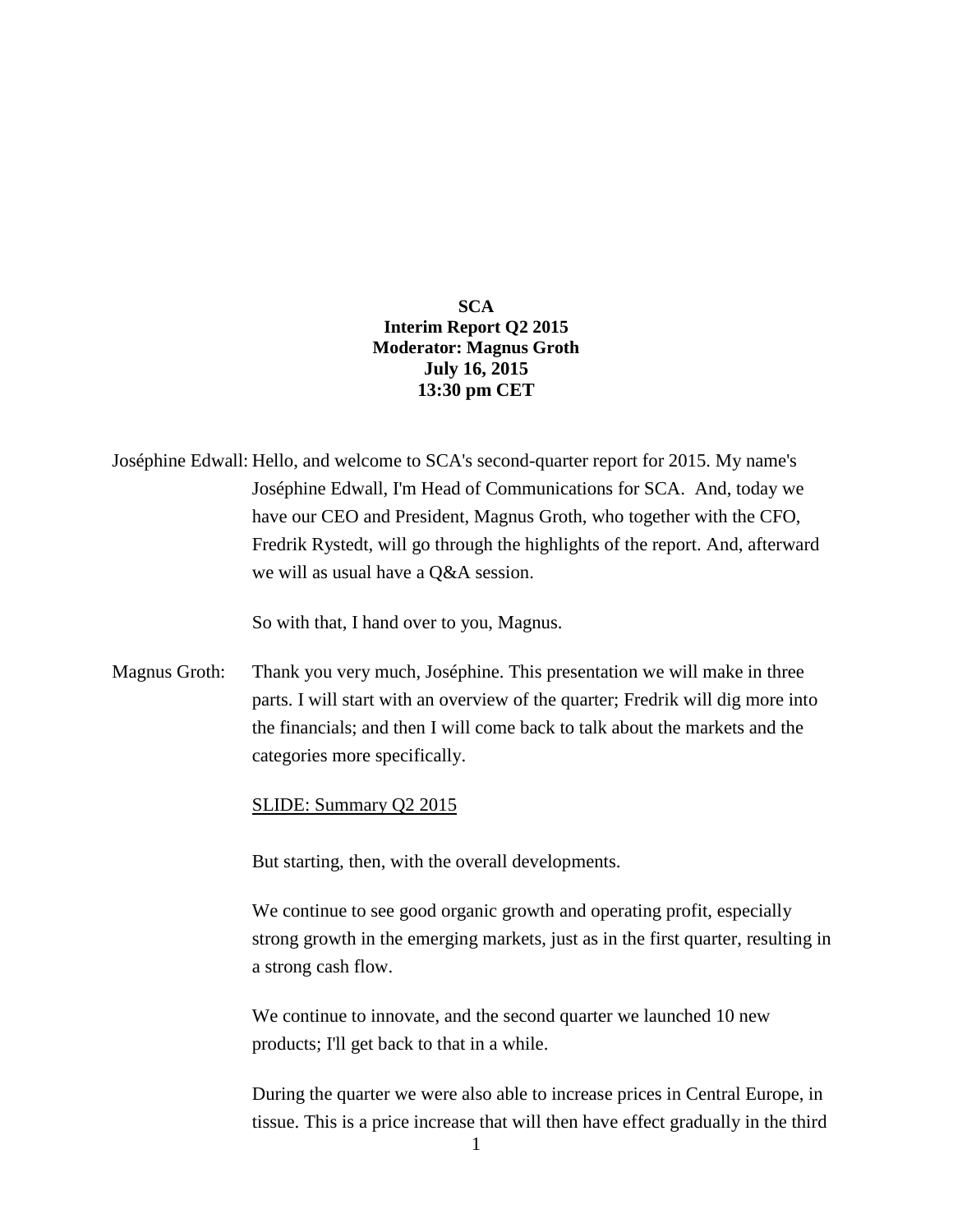quarter, with full effect in the fourth quarter. So a gradual effect of this, but I know that this is something that we discussed in the first-quarter review.

During the quarter, we also decided to invest in our production facility in Brazil.

And our inclusion in the FTSE4Good Index has been reconfirmed, and this means that we get very, very high rankings when it comes to environmental, social and governance factors. So this is something we're very happy about.

### SLIDE: Group - Q2 2015 vs Q2 2014

I will let Fredrik dig into the numbers, but overall a positive development, as I already mentioned, in sales, profit and margin, as well as cash flow.

## SLIDE: Strategic Priorities

This reconfirms our focus on three strategic priorities: profitable growth, innovation, and efficiency.

#### SLIDE: Investment in Brazil

Then talking specifically about profitable growth, we have taken the decision to invest in Brazil, approximately SEK650 million. The production is planned to start second half of next year, and the reason for this is that we are taking the next step after an acquisition in 2011, when we acquired a company that had a 10 percent market share in incontinence care products, and approximately 4 percent market share in baby products.

Since then we have grown the incontinence market share to 23 percent, so a very, very positive development. A large part of this growth we have outgrown the current facility, and we are importing a large part of these volumes now to Brazil, with very high duty costs and import costs.

So now is the right time to invest in a local facility, and Brazil is very, very attractive: it's almost 200 million employees. It's the world's third-largest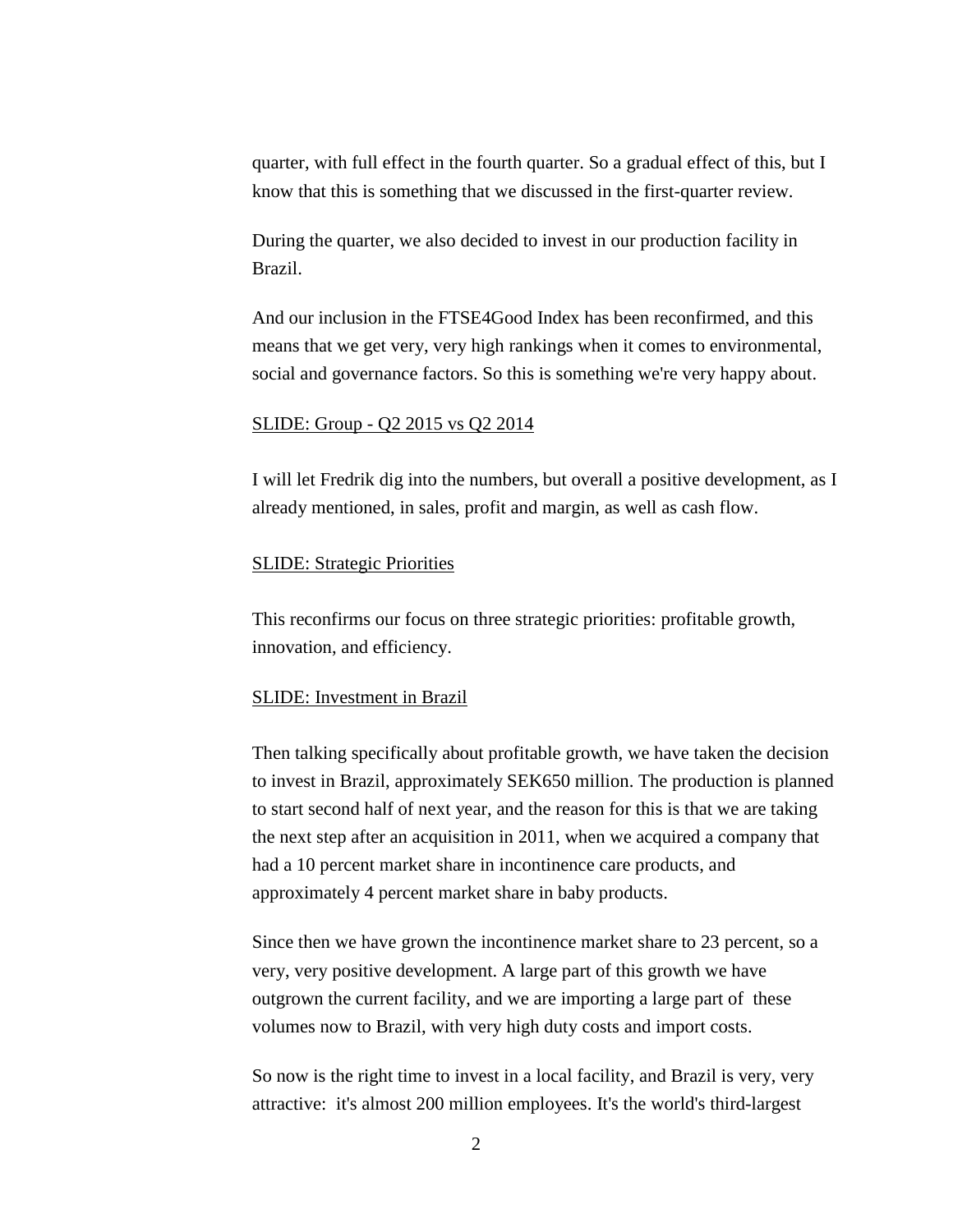retail market for incontinence products, and it's still growing at a high pace. So this is a strategic investment that we feel very good about.

And then through 2017 we will see the benefits also on our profits, when we have a much, much lower cost for our incontinence care business in Brazil.

But during the last quarter we did not only speak about growing in the emerging markets. We also spoke about fewer but bigger bets, so the markets that we really focus on, we will invest in for the long term. Brazil is one of them. China, India, and Russia are three other focused markets.

At the same time, we are reviewing some smaller positions, with a criteria that's very straightforward: do we believe that we can have a number one or number two position? And, do we believe that we can have the best profitability and development in those markets?

## SLIDE: Addressing low performing markets

Based on those criteria we have decided at the same time as this investment to step out of the baby diapers business in Brazil, because that market position was based on a value proposition, and a very, very small market share.

Based on the same logic, we have also changed our go-to-market model in Thailand, from having our own salesforce in the country to now changing that to an export model from Malaysia.

Going forward, we are looking at similar simplifications of our emerging market positions that we have today.

With that I'd like to hand over to Fredrik for the financials.

Fredrik Rystedt: Thank you, Magnus. I will just give you a brief overview.

## SLIDE: Net Sales - Q2 2015 vs Q2 2014

As you have seen, we grew our sales by 13 percent. Of course, included in that number is a big contribution, with 8 percent from currency translation.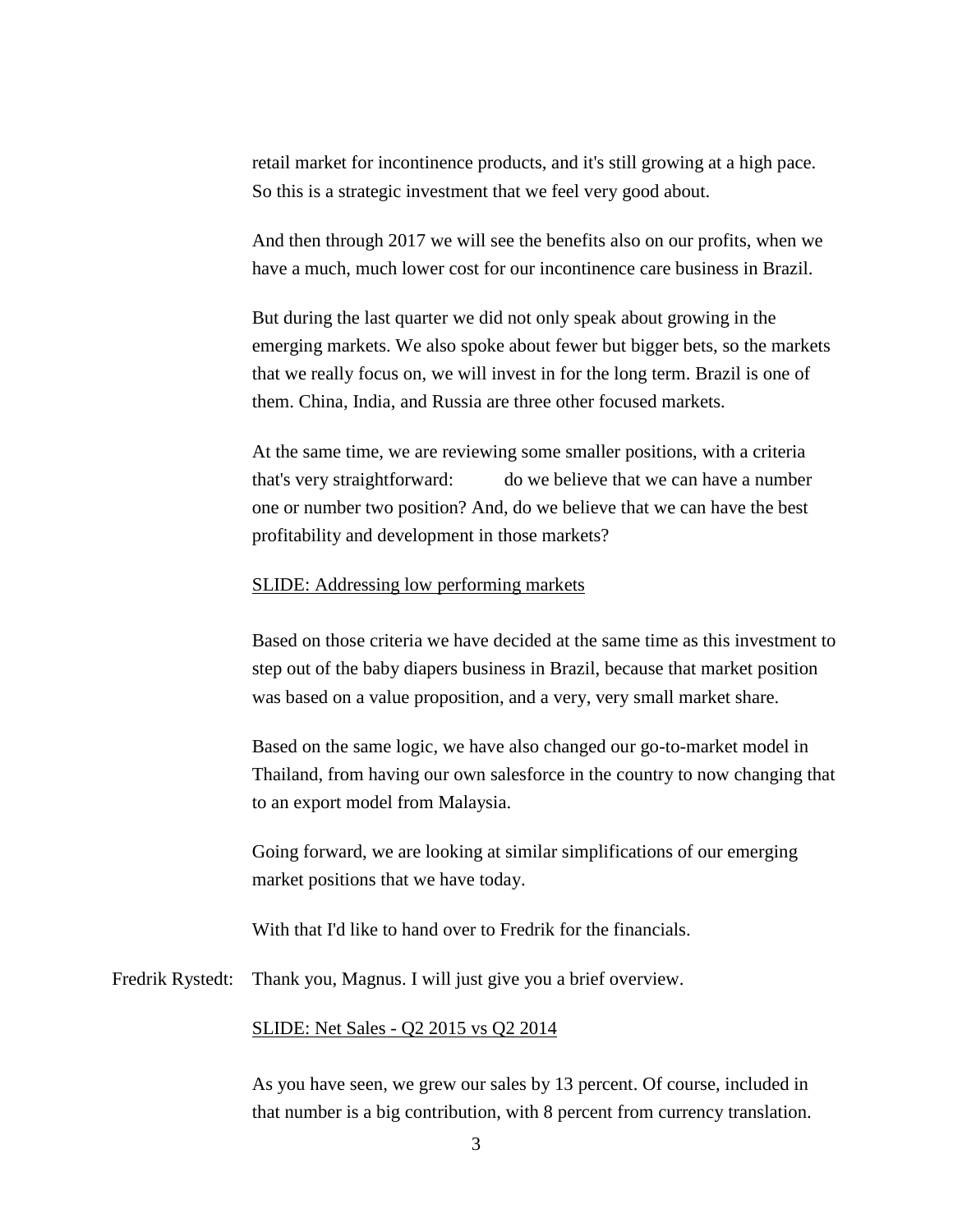This is, of course, a weaker Swedish krona in more general terms, but also particularly a stronger British pound and US dollar. So that, of course, increased sales quite a lot.

But we have also achieved price increases. Predominantly, as we have talked about before, we've done that in Latin America; we've done that in Russia, and Eastern Europe; and we also have impacts from price increases in our awayfrom-home tissue business in Europe.

As you can also see, volume continued to be existing in all of our different business areas; so a good continuation.

### SLIDE: Organic Sales Growth

If you look at a little bit of a longer-term perspective, you can clearly see that the first half now has -- first half of 2015 has picked up a little bit, in terms of growth.

One of the things here is that volume has been there this quarter. It was also there last quarter so -- in all business areas. But we -- and most of that come from new innovations like baby in Europe, for instance.

We also have good contribution from Vinda; so, in this quarter alone the contribution from Vinda is approximately 1 percent.

We have a strong contribution from price so we have raised prices and that has an impact on the growth level of the Group this year. Of course, as Magnus talked about, we have achieved also other price increases that will gradually be there in the rest of this year or towards the latter part of this year.

## SLIDE: Operating Profit\* - Group - Q2 2015 vs Q2 2014

If we take a look at the operating profit, it has grown by, as you can see, 10 percent so a good growth. And that includes two items. Here, of course, currency translation; once again, the Swedish krona and British pound primarily.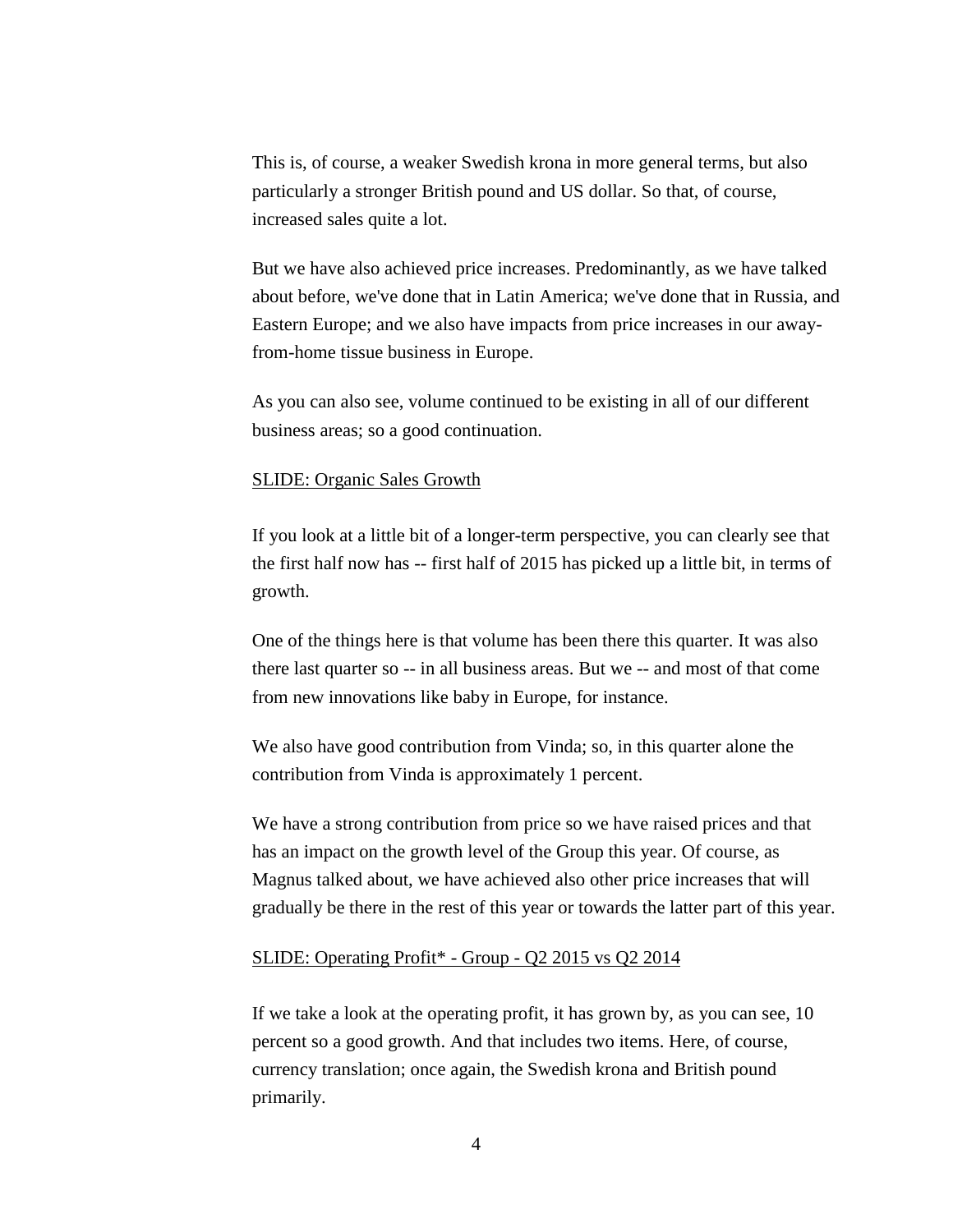But we also have an adverse impact from forest swaps. You may recall that as of January 1 of 2015, we no longer take profit or gains from forest swaps into our income statement.

So, of course, for Q2 of 2015, there is no profit contribution from forest swaps whilst in Q2 of 2014, we had SEK175 million and that's part of the other bar that you see on this line. So if you take away the currency and the forest -- the gain from forest swaps, those two, the organic or underlying comparable growth was 9 percent in the quarter.

Of course, most notably here, SEK435 million negative impact from raw material; most of this coming from the tissue operation. So if you recall from first quarter, we had a negative -- a very significant negative impact both in Personal Care and Tissue. We still have that in Personal Care. So roughly 8 percent of the profit is gone due to raw material but, in Tissue, it's much more significant so approximately 22 percent of last year's profit. So most of this raw material is in Tissue.

We're quite pleased to note that the component price and mix is bigger, as you can see here. Close to SEK500 million. So that is, again, coming from Latin America and Russia and away from home, etc. And, as I said, volume contribution has been there from all the different business areas.

Just a few comments on the other. I already mentioned that part of this SEK175 million of those SEK240 million that you see relates to the gains from forest swaps, but there is also another part which comes from a wide number of different things.

Actually, we have a positive part which is savings, efficiency gains. We have in the quarter had levels of savings approximately equal to that of last year. So we continue to actually become more and more efficient.

But we also have higher A&P. We also have higher SG&A cost for the Group as a whole and, of course, normal part such as inflation, etc. Worth noting, however, is that A&P and SG&A as a percentage of sales are not increasing. So it's just a normal continuation of the business, so to speak.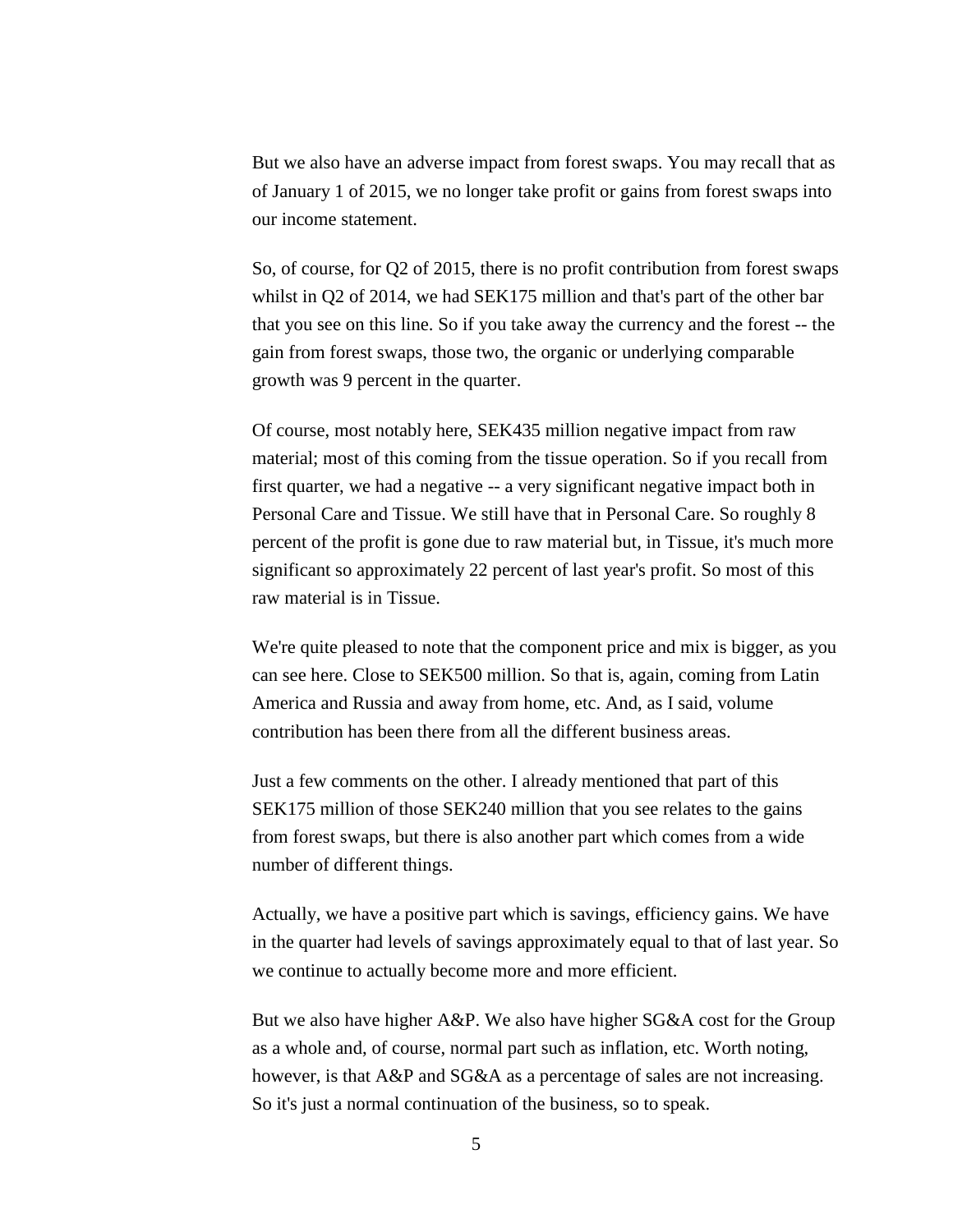### SLIDE: Cash Flow - Q2 2015 vs Q2 2014

Finally, a couple of words on the cash flow. If you look at the operating cash flow including all investments, so strategic and continuous, ordinary capital expenditure, our cash flow increased by 55 percent.

Looking at the different components, working capital is performing better than it did last year. So we have a good performance in many parts of the Group whilst CAPEX for the first half of this year is roughly on the same level.

So the big swing between last year and this year is largely due to the operating cash surplus. If you look at the number, it's actually a much bigger swing than what you would see for EBIT. The reason is very simply that once again the forest -- or gains from forest swap is not a cash flow item, so the underlying cash flow impact is much bigger.

The other part is pretty much about the same size, is increased depreciation this year. So that's why the operating cash surplus improvement is much bigger than what you would see for EBIT.

And with those words, Magnus?

Magnus Groth: Thank you, Fredrik. Then we'll dig into the three business areas in some more detail.

## SLIDE: Personal Care - Q2 2015 vs Q2 2014

I'm very happy to once again be able to state that better price/mix, better volumes and cost savings actually apply to all our three business areas. So it's a recurring theme.

When it comes to Personal Care, actually those three improvements have made it possible for us to keep the operating margin at 11.3 percent, in spite of the significant raw material headwinds that we had also in this quarter.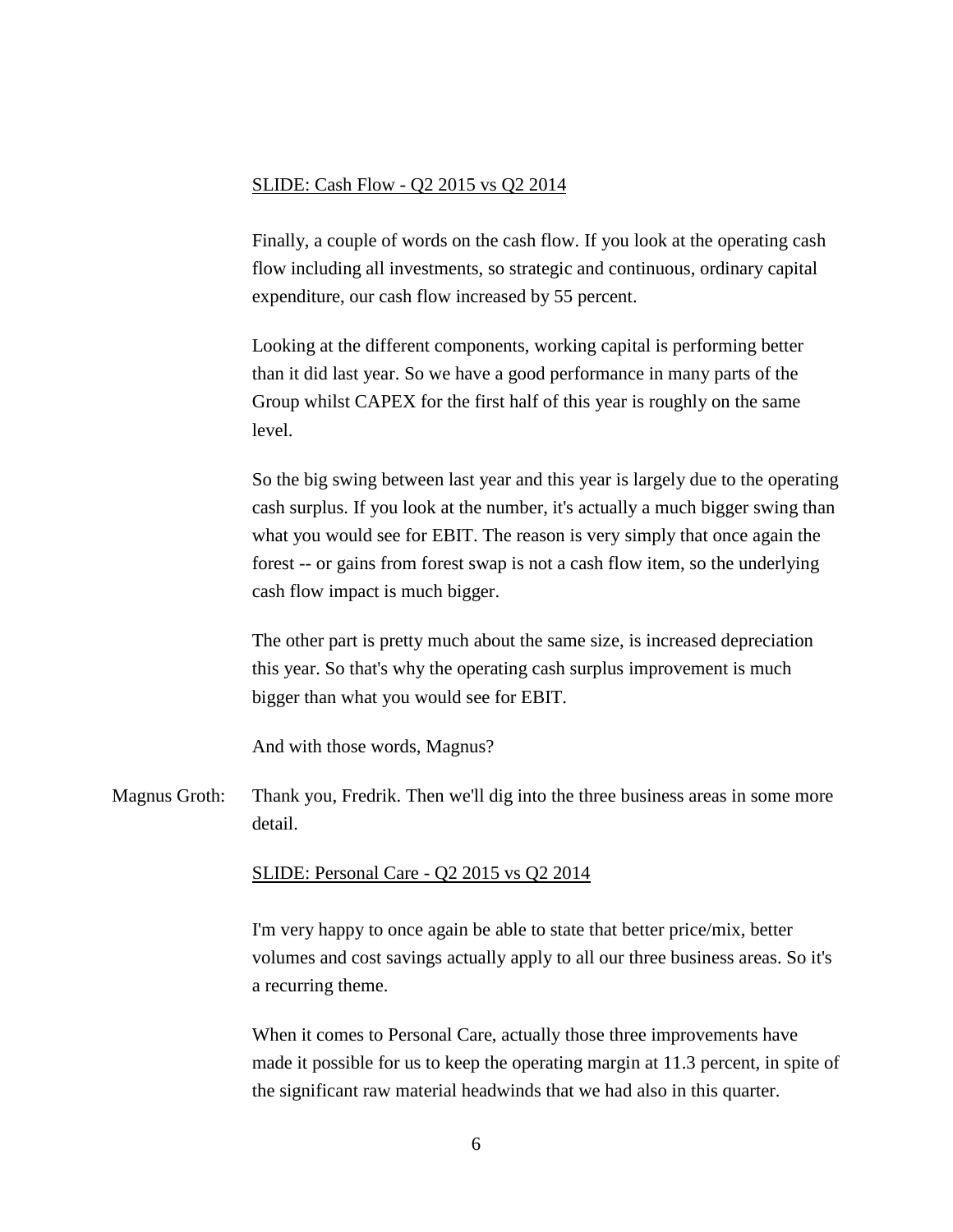In Personal Care, we have a negative effect on the fluff pulp, from currency mostly; and a positive effect from the oil-based materials. But the positive effect doesn't outweigh the negative effect in fluff pulp. That negative impact on the margin was approximately 80 basis points, so it's a significant negative impact and that we cover then through price/mix, volumes and cost savings.

### SLIDE: Personal Care - Q2 2015 vs Q2 2014

Looking specifically into the markets and the sub-categories. Again, we have a very good organic sales growth in the emerging markets. Looking at the categories, especially feminine care, shows a very, very positive development.

In the mature markets, we continue to see a very strong growth in baby. This is in Europe, where we are now finally delivering the entire large retail brand contract that we won almost a year ago.

We also have market share gains for Libero, both in the Nordic market and in Russia.

In feminine care, we put in place a boost plan two years ago, which is paying off in higher market shares in most European countries.

In North America, we had lower sales for incontinence products compared to a year ago because of the strong competition in the retail arena and also a slow development in healthcare.

However, if you look at it sequentially, quarter 2 compared to quarter 1 this year, we're actually seeing leveling off here and some light in the tunnel, so that the incontinence products market or performance for us is, I think, gradually improving now also in North America.

Emerging markets: Latin America, we have record high market shares in almost all Latin American countries where we are present in feminine care and in incontinence care. We also have higher sales for baby diapers, even though that entirely comes from price/mix; so no volume improvement, but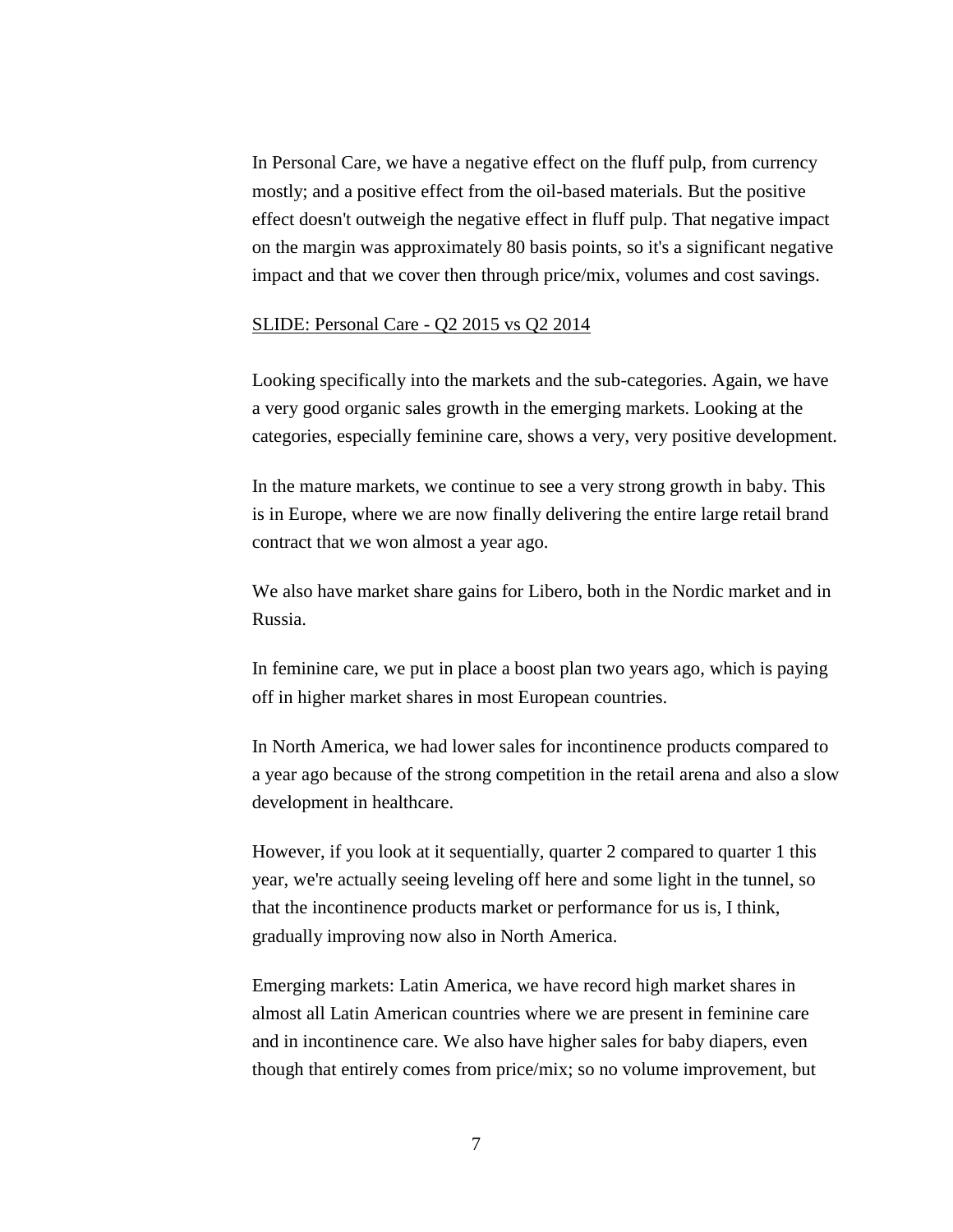because of the continuing depreciation of most Latin American currencies we have increased prices across the line, not only in baby but in all our categories.

And in Russia a very, very strong growth, which, to a high extent, again is price increases but also an underlying volume growth actually.

### SLIDE: Personal Care - Innovations and Product Launches Q2 2015

The innovations during the quarter in Personal Care are all in incontinence care, this is not a coincidence. We have been working very, very hard to upgrade our entire incontinence care portfolio over the years and also preparing for the increased competition from Procter & Gamble in the retail category.

So all our innovations that we're launching now are focused on incontinence care and many of them also on light incontinence, so specifically for the retail market. So I'm very happy to see that the decisions that we made two years ago are actually coming -- hitting the market now with hopefully, then, a good success going forward over the next number of years.

#### SLIDE: Tissue - Q2 2015 vs Q2 2014

Moving over to Tissue, again we had a good organic sales growth of 4 percent. But in this case the improvements in price/mix, volumes and cost savings couldn't offset the raw material price impact, which is much, much bigger in Tissue than in Personal Care. So here we see a decrease in the operating margin from 11.8 percent to 11.3 percent. But behind this is actually 320 basis points of negative impact from raw materials. So most of that we compensated for, but not entirely.

Again, I think a good performance and behind this comes now also going forward and gradually the price increases that we put in place in Central Europe here during the quarter.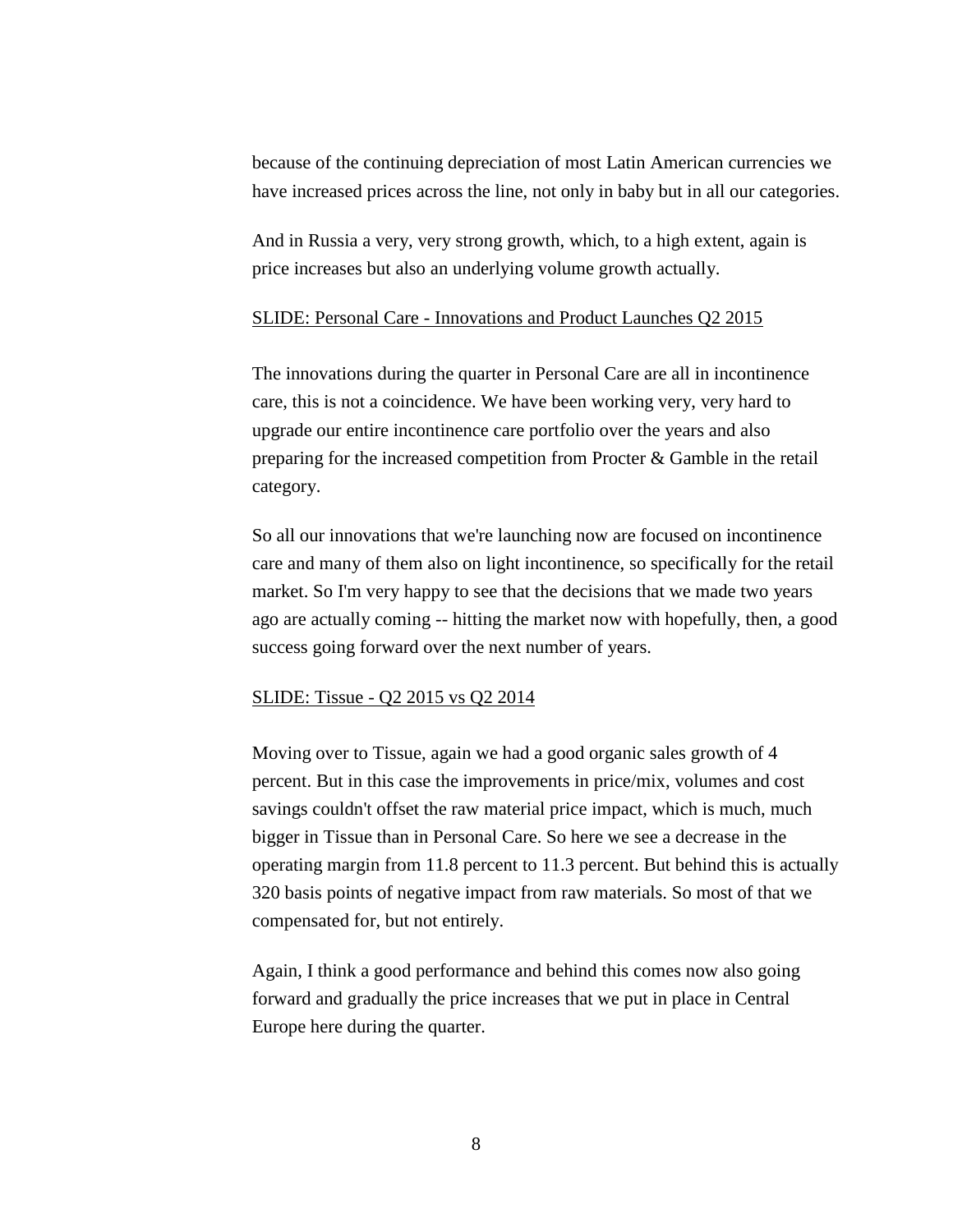## SLIDE: Tissue – Q2 2015 vs Q2 2014

Having a look at the markets. Very strong growth in emerging markets, primarily Vinda, but also Latin America and, more specifically, Mexico. And a higher growth in consumer tissue than in away from home tissue during the market.

Looking then at Western Europe, we had flat sales and this is partly driven by the fact that we have been in tough negotiations with the retailers during the quarter. What this means is typically that the retailer immediately stops all promotions of your products during those negotiations to put pressure on your back of course. We're beyond that now.

When it comes to away-from-home tissue in Europe we have some one-time effects, because during the first and second quarter last year we still had some supply agreements remaining from the remedies that we were forced to do when we acquired GP's European business.

If you remember, in 2012, we had to divest certain assets and contracts, but we were still delivering under some of those contracts until second quarter last year, but this has now been discontinued according to the agreement with the competition authorities in Europe. So it's a little bit of a one-time effect. We are not losing any market shares in Europe in away from home.

In North America we continue to see a recovery in away-from-home tissue, we had very strong sales in the second quarter and a good momentum going forward. In the emerging markets, as I already mentioned, behind this we see very much Vinda in China and Latin America.

## SLIDE: Tissue - Innovations and Product Launches Q2 2015

The innovations are a mix of things and I actually have some of them here behind me. Looking specifically at the Tork cleaning cloths, you could argue that what can you do with a piece of cloth. But I think what differentiates us from our competitors here is that we have the size, the scale, to really come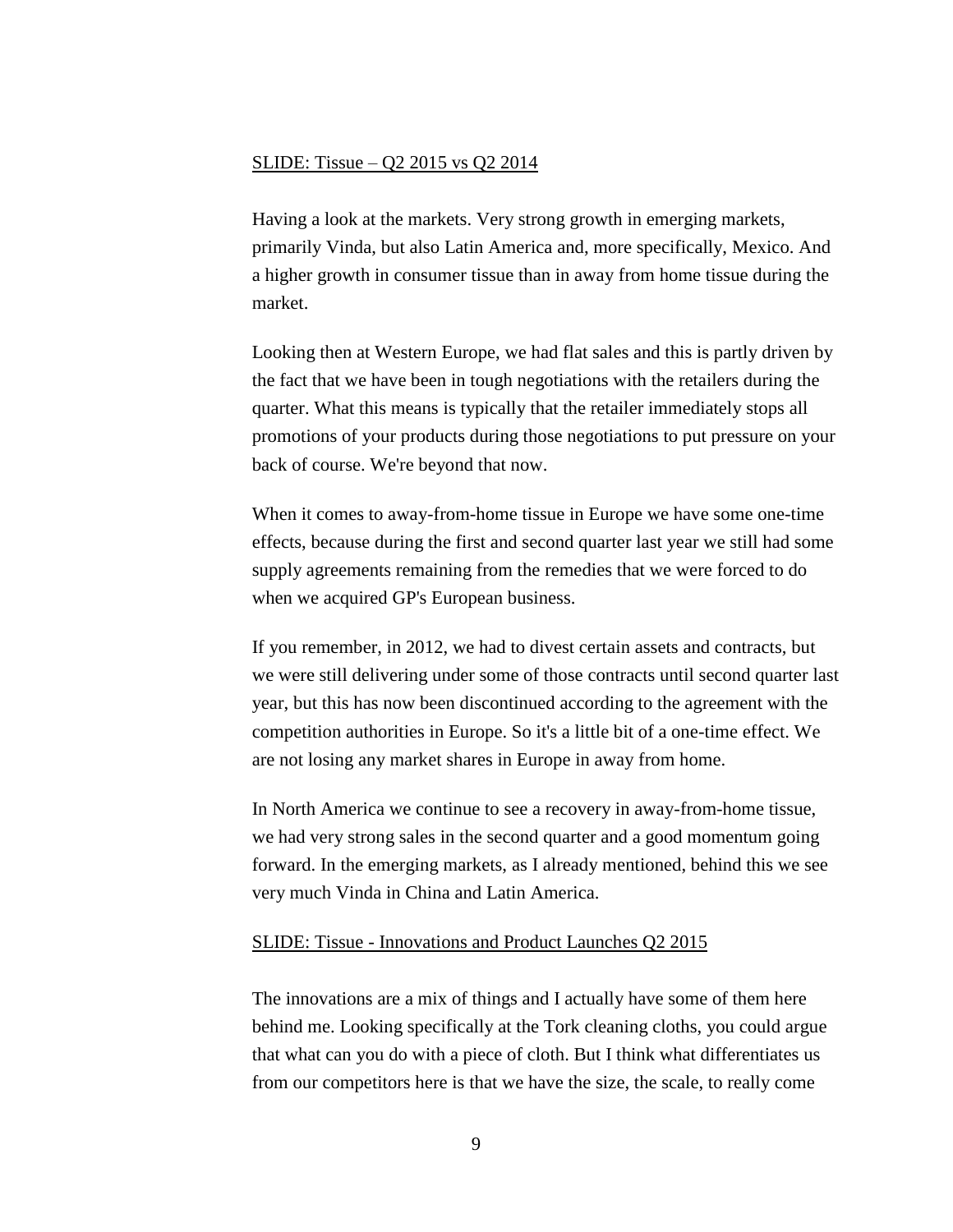with innovation that has a noticeable and tangible payout off and benefit for the user.

So as you can see here we can prove that this new product it's -- this one over here, our new industrial cleaning cloth requires 32 percent less time for cleaning a certain surface than other products. It uses 40 percent less solvents; so it also has a positive environmental impact. And it uses 20 percent less effort, which is very important for the people who are using these products in an industrial situation, for instance.

I think that's a very good example of the type of innovation that -- I'll put it this way. Buy more Tork; it's a great brand.

The new Plenty Easy Clean Wipes I think is another good example, we tend to think about the kitchen roll as something we use for cleaning in the kitchen. But we are extending this category first to household towels and now to what we define as household tools. So a tool that you can use for many cleaning applications throughout your household. We also have an example behind here that you can look at later.

#### SLIDE: Forest Products  $-$  Q2 2015 vs Q2 2014

Finally, Forest Products, continue to have a very strong performance both in terms of sales and operating profit. The operating profit is very much driven by the strong dollar, which is benefiting our Forest Products division since we are producing these products in Sweden. Especially kraftliner and pulp see increasing demand and a good price picture, while sawn timber during the quarter experienced slightly declining prices. Overall, again a good performance in Forest Products.

## SLIDE: Innovative Marketing Platform

I just want to briefly say something about our three-year marketing platform, the participation of a female team in the Volvo Ocean Race, which finished in Gothenburg a few weeks ago.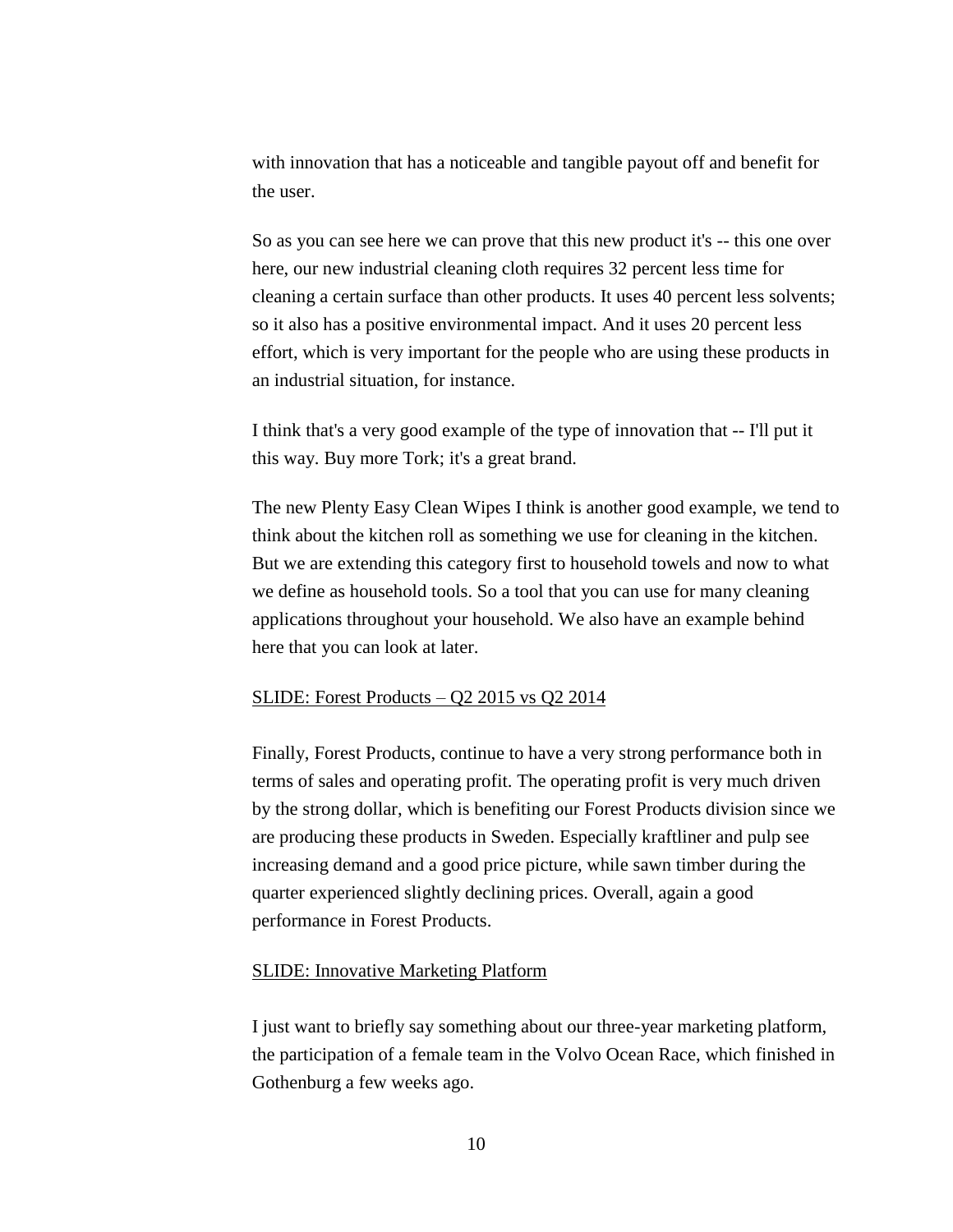We see it as a global marketing platform with a focus on women and with a strong connection to sustainability and CSR issues.

We are still summing up the output, our result from this project, but we can already see that we are exceeding all the targets that we set at the beginning of this project, so that the SCA brand is now much stronger connected to our product brands.

We have met hundreds of thousands of consumers, talking to them, teaching them about our products, but also about the Company SCA and vice versa. SCA learning from these consumers and customers and with an impressive media value that we are still looking at.

But, of course, having the crown princess of Sweden visiting us and sailing with the boat twice, both in Portugal and Gothenburg, she's the godmother of the boat, has a very positive impact on this project and also on SCA.

#### SLIDE: Q2 2015 – Summary

To sum up then, a very similar summary to what we showed of the first quarter: good growth in sales and profit; strong growth in emerging markets; strong cash flow.

When it comes to the global environment this is the same as we showed as the first quarter: we continue to see low growth in mature markets and good growth in emerging markets.

We will have currency headwinds due to the stronger US dollar also going forward.

And, the market remains very, very competitive going forward, but no change.

Thank you very much for listening, time for some questions.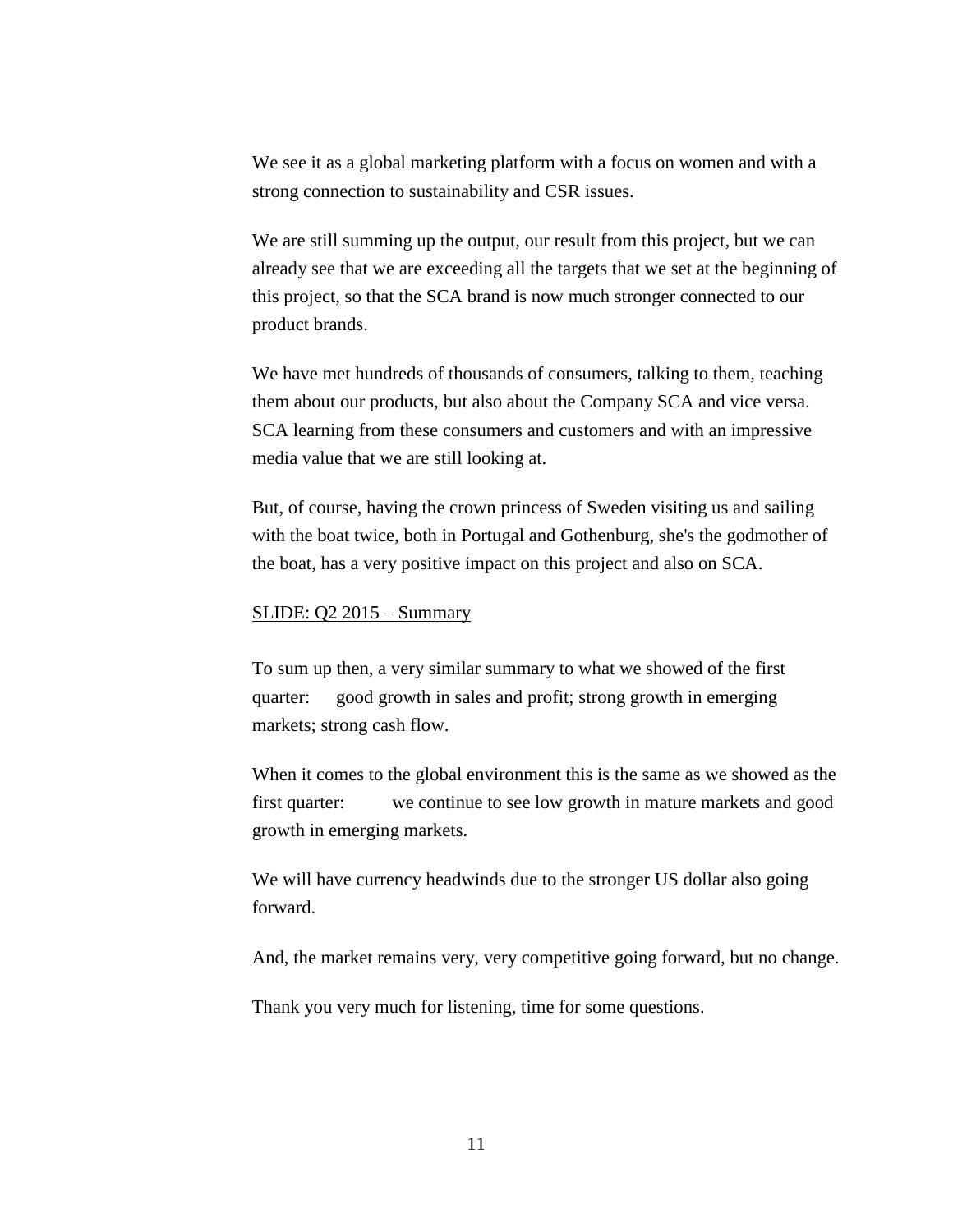# SLIDE: Q&A

Joséphine Edwall: With this we open up for question and answers. Yes, the first question here?

Stellan Hellström: Stellan Hellström with Nordea. First I wanted to ask about the tissue and the price increases that you carried out in consumer tissue, if you could give any help in understanding how much you've been able to raise prices?

> And also, maybe if you can comment what you see competitors are doing to offset raw material prices?

Magnus Groth: First of all, it's not possible to completely in one go offset the huge currency headwinds that we had, especially in Europe, during this year. So we can offset part of it to give you some indication.

> We also know that the retail environment in Europe is highly competitive, so that it's tough negotiation with the big retailers.

> I'm very happy with the outcome to put it that way, I think it compensates to the extent that we had expected but I can't give any specific percentage numbers on that.

Stellan Hellstrom: And overall on competitor pricing, maybe also other categories, what you see and how they are acting?

Magnus Groth: When it comes to consumer tissues specifically we are seeing increasing prices across the board. In emerging markets, markets with highly fluctuating currencies like Russia, Ukraine, Latin America there is -- I think all competitors are adjusting prices according to the currency development, so everybody is doing the same.

> Europe is a bit special, because of the tough competitor environment and the fact that we are the market leader in tissue, so it's our role really to set the price levels.

Stellan Hellström: Very good. Then also a question on incontinence care and what you see there in terms of competitive developments, particularly with regards to Procter  $\&$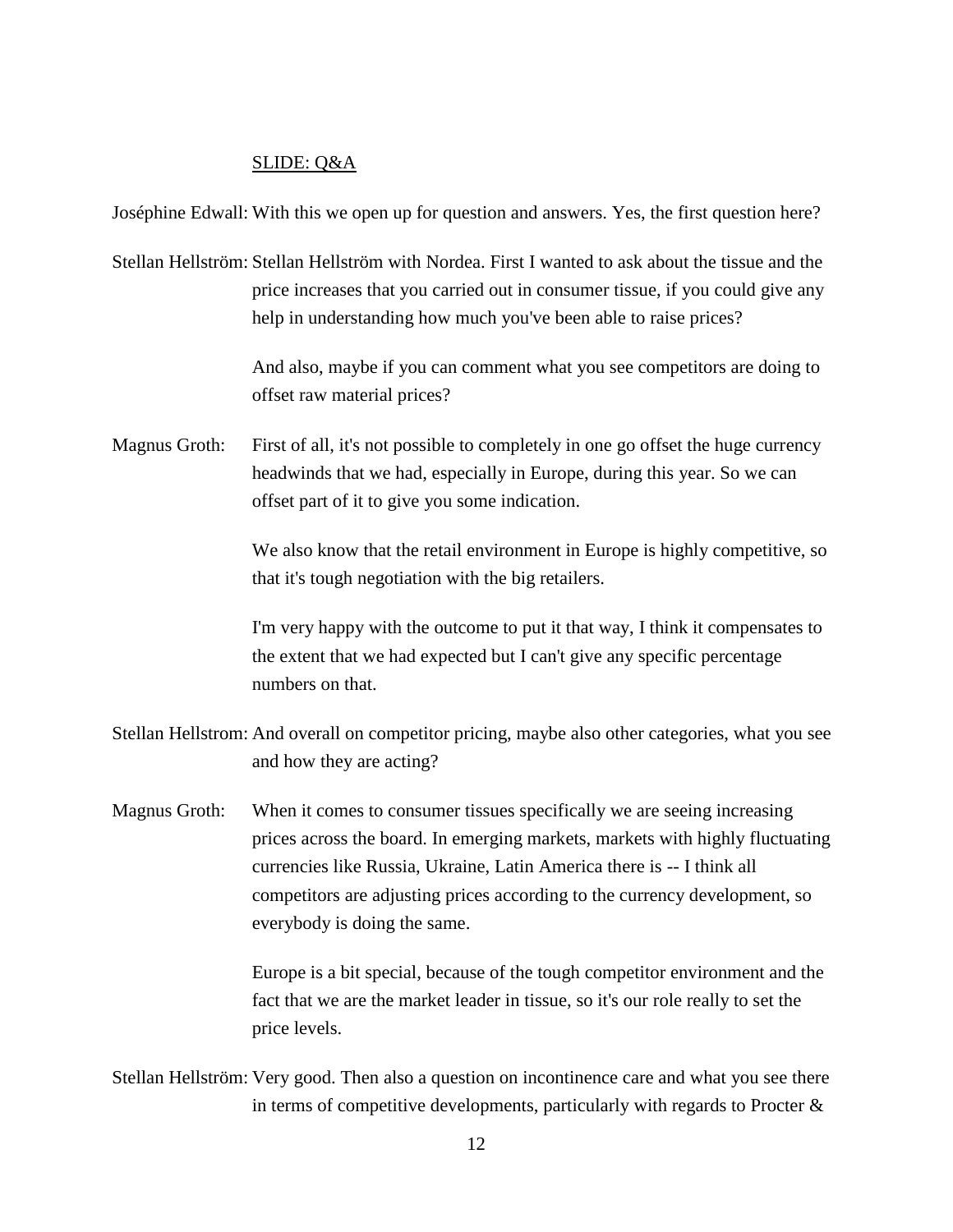Gamble. Have you seen any different patterns of their approach recently, particularly maybe also referring to the new markets that they've entered?

Magnus Groth: No not really, I think the message is the same as after the first quarter, they have achieved close to 10 percent in some markets, but not above 10 percent, which is very important from our perspective, because if you're not around 20 percent or the number one or two actor, then it's tougher to be on the shelf in a retail environment.

> No big changes in pricing or product strategy, actually, that I can see from Procter side.

Stellan Hellström: And Germany do you see anything?

- Magnus Groth: No specific changes, no.
- Stellan Hellström: Just a final one also on -- if you can give any comment on what you expect or what we can expect in terms of any acquisitions to add to your product portfolio, if you're actively looking, etc.?
- Magnus Groth: Yes, as we stated many times we don't speculate on that, we are active as we have been over the last number of years in looking at different prospects. But the difficulty with acquisitions, you never know if or when acquisitions happen.

Stellan Hellström: All right, thanks.

Joséphine Edwall: So any more questions from the room? No. Okay, then let's open up from the telephone. Operator, please start with the first question.

Operator: The first question comes from the line of Celine Pannuti from JPMorgan.

Celine Pannuti: I have in fact, sorry, a few questions; I hope you'll allow me. First of all, just to rebound on that question on pricing. You said that you cannot offset all of this year, all of the pricing in tissue. But over time, like say over the next 12 to 18 months, would it be fair to think that the level of pricing will be able to offset all of the pressure you've seen?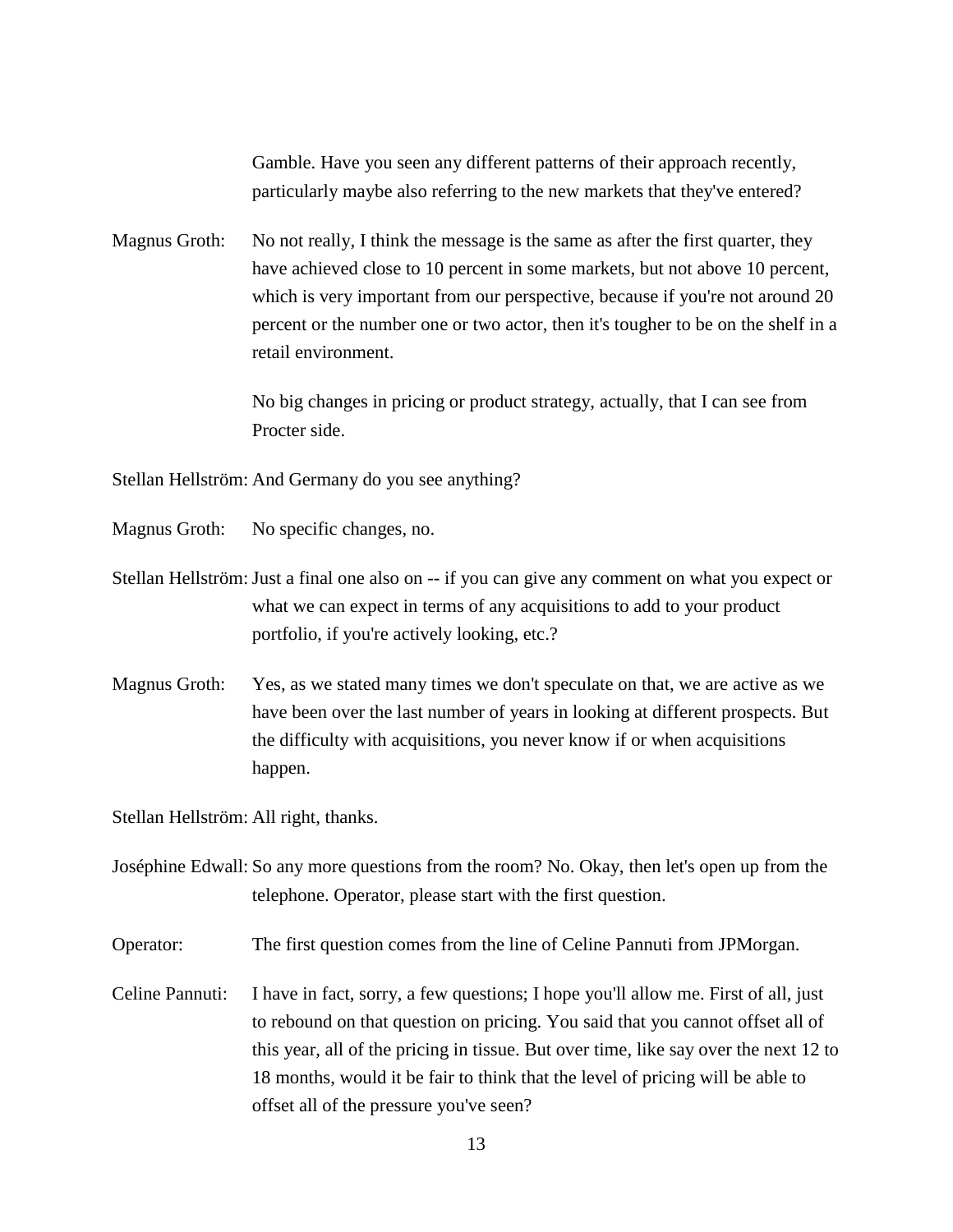- Magnus Groth: We will have to pull all levers that we have. We have to continue to increase prices. We have to continue to cut costs, improve our product mix. So we will work in all those areas. I can't be more specific than that.
- Celine Pannuti: Okay. My second question is on raw material cost. If you could give us a bit of outlook for what we should be expecting, incrementally, in the second -- in the third quarter, whether we should be expecting personal care maybe to see some tailwind already and in tissue as well, if you could give us an update?
- Magnus Groth: Fredrik?
- Fredrik Rystedt: Hi, Celine, I can start with that. If you look at Personal Care this quarter, as we have elaborated on, we have a positive impact from oil-related products. Plastics has come down and therefore SAP, non-woven, etc.

What has actually taken place in the last couple of months is that the plastics indices has once again started to increase. This is not due to oil. This has to do with the supply-demand balance. There are not many producers of these materials and we are, therefore, expecting higher prices than we have seen now. From that perspective, the oil-based products is actually at its lowest here in Q2 and will rise in Q3 and Q4.

Now you've seen SEK435 million. We're not giving any specific guidance, but, of course, that benefit we've seen from oil is not going to be there.

If you look at the general picture, these SEK435 million, all of that adverse impact comes from currency; in fact more than 100 percent. If you look at the currency movement, or the dollar rate as you saw it in Q3 of last year, it was still a high level -- or the euro-dollar was still at a high level. So the dollar strengthening appeared, predominantly, in the fourth quarter.

In total, the Q3 raw material will be pretty much, of course high, as you have seen throughout this year, perhaps more adverse, or likely to be more adverse, for Personal Care than what you've seen in the second quarter.

Celine Pannuti: And for tissue?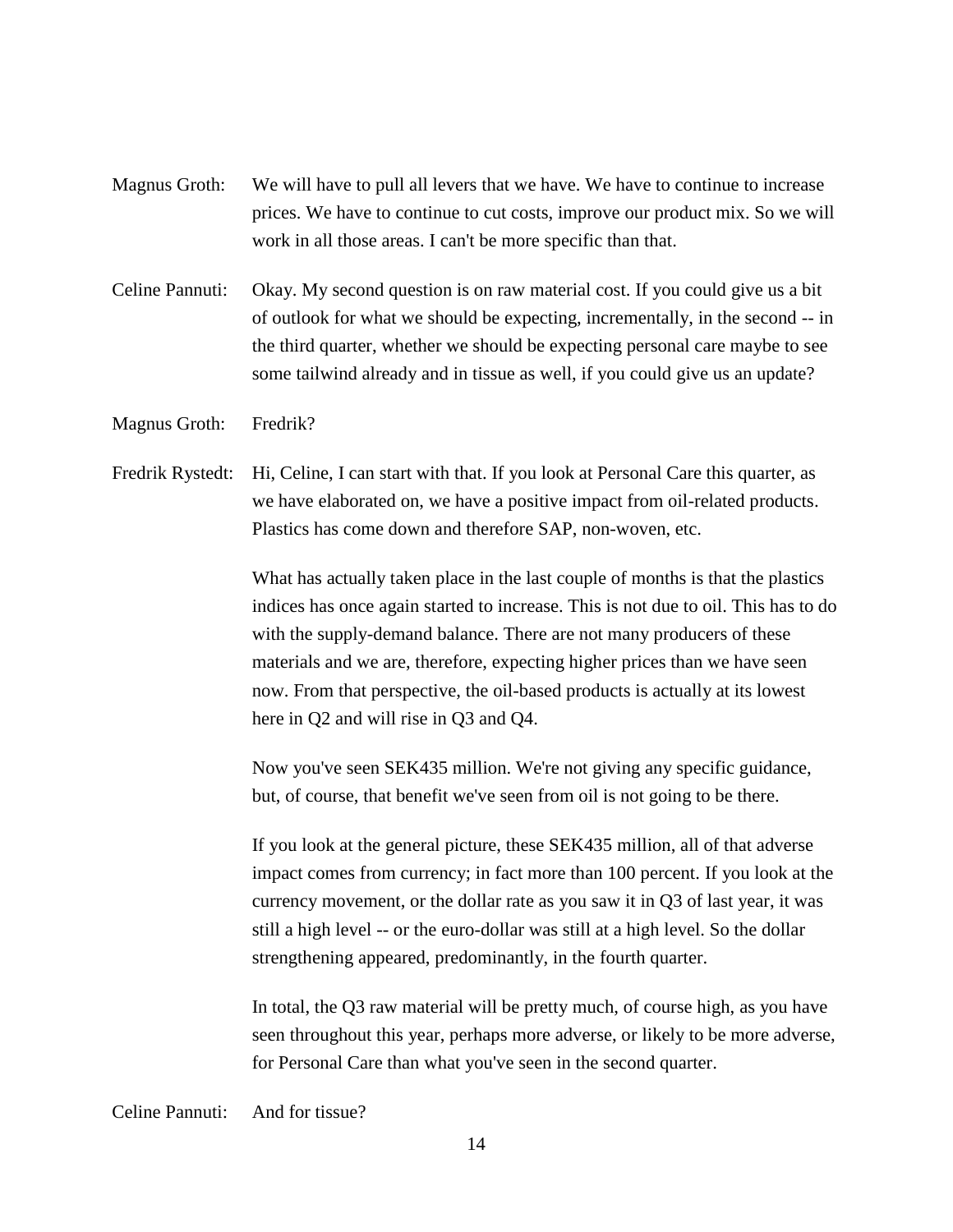- Fredrik Rystedt: Yes, as I said, Celine, all of the tissue increase of raw material has to do with the dollar rate. Of course, we don't know the average dollar rate for Q3, but if it looks like it does right now, then it will be roughly similar to what you've seen during this quarter, Q2, about the same.
- Celine Pannuti: Okay. If you allow me, I have a few follow up. In fact, Fredrik, in your elocution, you mentioned that the savings you've done in the quarter were the same level as quarter last year. Last year, I think absolute incremental savings were up SEK500 million. Is that a number we should be relating to? Is that what you're hinting at?
- Fredrik Rystedt: No, we are not providing -- as of this year, we are not specifically providing numbers relating to efficiency savings, Celine. The reason we're not doing that is that the important thing is not what we achieve on specific activities or programs. The importance is the total cost development of the Group. That's why we're not doing that.

But the SEK500 million number that you have, I think is more the sequential, or maybe annualized impact, but in reality the actual saving was significantly lower than that.

We have set the ambition for this year that we will continue to become increasingly productive, to about the same level as we saw last year. It was not SEK500 million last year; it was much less than that. But it's keeping up a good pace.

Celine Pannuti: All right. Thank you. Just one final question, you mentioned that diapers - you are investing in Brazil incontinence, but exiting diapers.

> Incontinence seems to be quite a strong category in Brazil, but what is your view on the diapers category as a whole? Was it just that the portfolio you had was challenged, because of its position, but are you still looking at the diaper category in Brazil as an interesting one?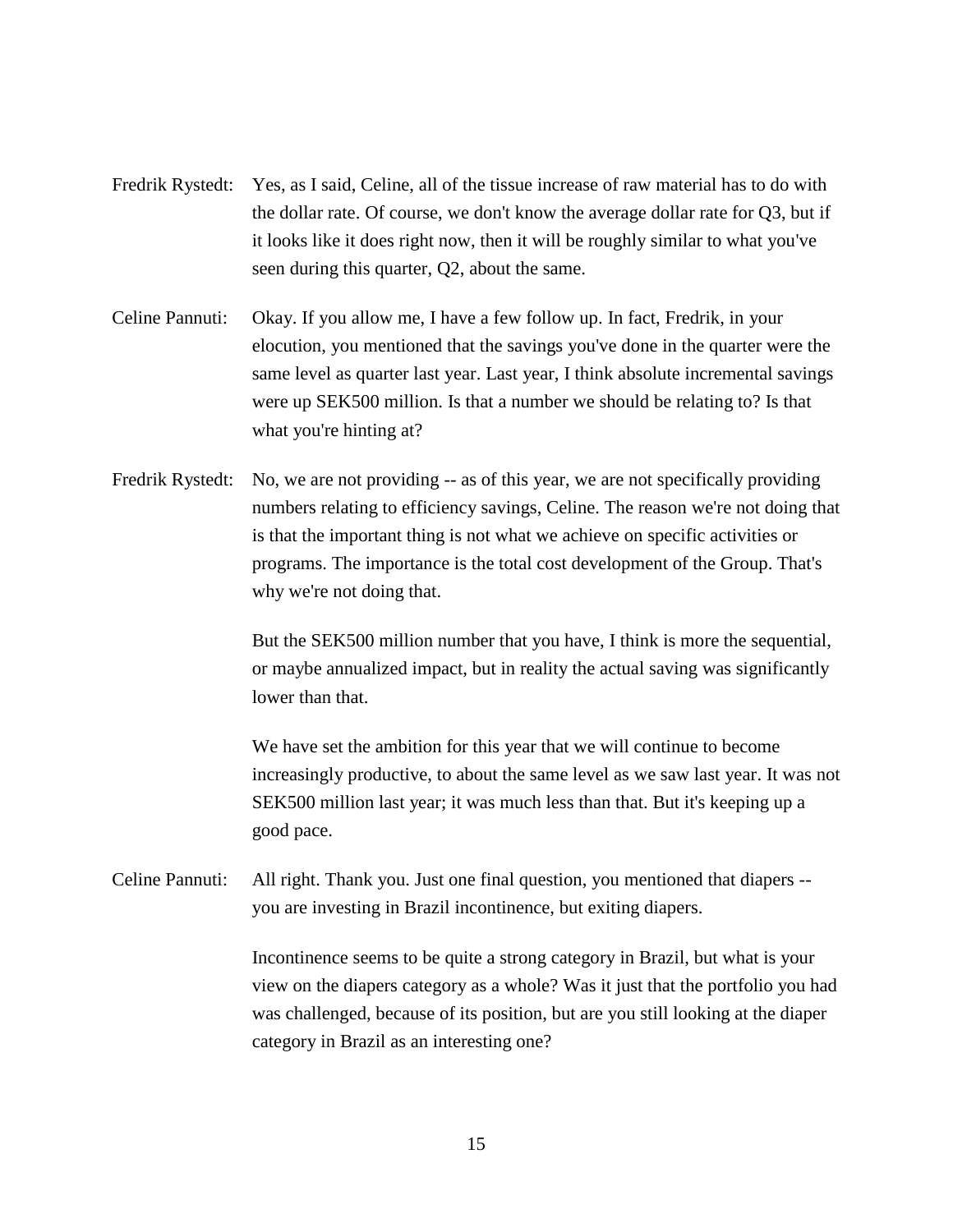Magnus Groth: One of the reasons why we are leaving Brazil in diapers is what I already mentioned. We only have a 4 percent market share and we have a value proposition.

> Also, the machines we have are quite outdated, and when we move to the new facility, we will not invest in new baby machines. So I don't see that we will come back in baby in Brazil.

However, there will be room in the new facility to expand into other categories, and we will review that over the next year, to what extent we will expand in one or two other categories, but not baby.

- Celine Pannuti: So the baby category in Brazil is not of interest to you?
- Magnus Groth: No.
- Celine Pannuti: Okay. Thank you.
- Joséphine Edwall: Okay, Operator, second question?
- Operator: Second question comes from the line of Oskar Lindström from Danske Bank.
- Oskar Lindström: Yes, good afternoon. Two questions. First one regarding organic growth, this was a strong 5 percent in Q2 on the back of the 6 percent you had in Q1. This is at the higher end of your growth targets, and certainly higher than you had for many of the previous quarters.

My questions are really two -- first of all, do you see any need to raise your organic growth targets, especially on the tissue side, perhaps because you now have Vinda contributing to strong organic growth there?

The second question would be to what extent is the organic growth impacted by devaluation of local currencies, because I suppose a lot of the organic growth is coming from price increases in local currencies to compensate for devaluation of those currencies, or am I misunderstanding the logic here?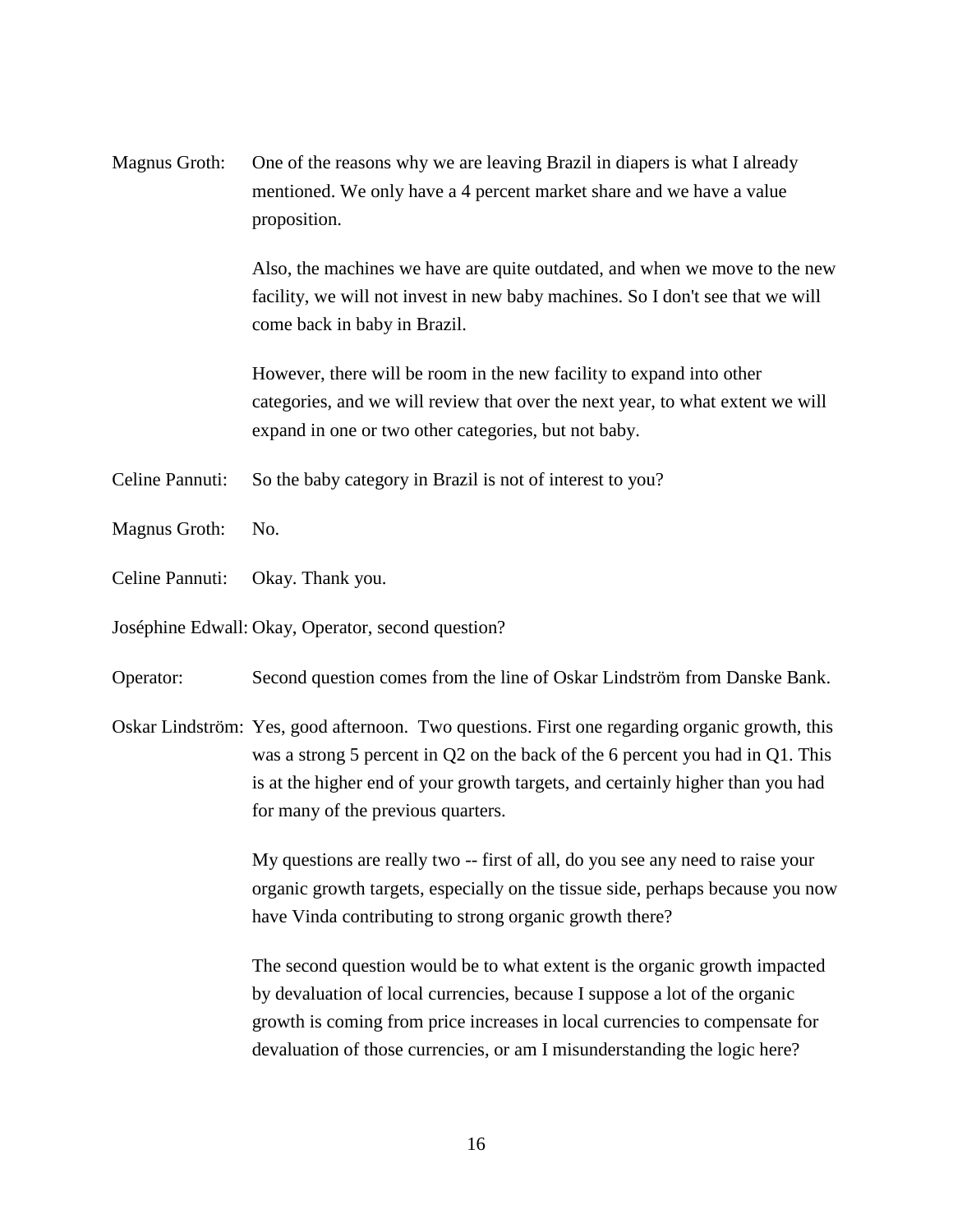Magnus Groth: I will take the first simple question and leave the second difficult question to Fredrik.

> The first question is that, no, it's too early to change our targets. I think we're very happy to hit our targets for a few quarters. We have a very good momentum also going forward.

If I remember, the indications we gave last quarter was that we expect to see a higher growth than last year but not at the same pace as we had in the first quarter. I guess that gives you a little bit of a range. Exactly where we end up, I think, is yet to be seen.

Then over to the tricky question, Fredrik.

Fredrik Rystedt: Yes, you're absolutely right. You have seen now, of course, both in Q1 and Q2 that we've had a positive price/mix. And of course more price than mix in these quarters, perhaps. Of course, that has to do with exactly what you said. I also showed the long-term trends before that we have had price increases contributing to a higher net sales growth. So, of course, that's clearly helping.

> We've done those price increases throughout the last, you can say, three quarters or something like that. Russia we started predominantly in Q4 and Latin America the same. So a part of the growth component that you see or a part of the growth is related to exactly what you're talking about.

- Oskar Lindström: If I may come with two follow-up questions. First of all, to the easy question, you had 6 percent in Q1, 5 percent now in Q2. Should we expect this to slowly come down somewhat during the second half of the year?
- Magnus Groth: I think I already gave an indication and the range, so I can't be more specific than that.
- Oskar Lindström: Okay. Sorry, it was worth trying. The second more difficult question, if we exclude -- if we had done organic growth in constant FX rates, can you give an indication of what level would the 5 percent that we saw now in Q2 have been? Is that possible?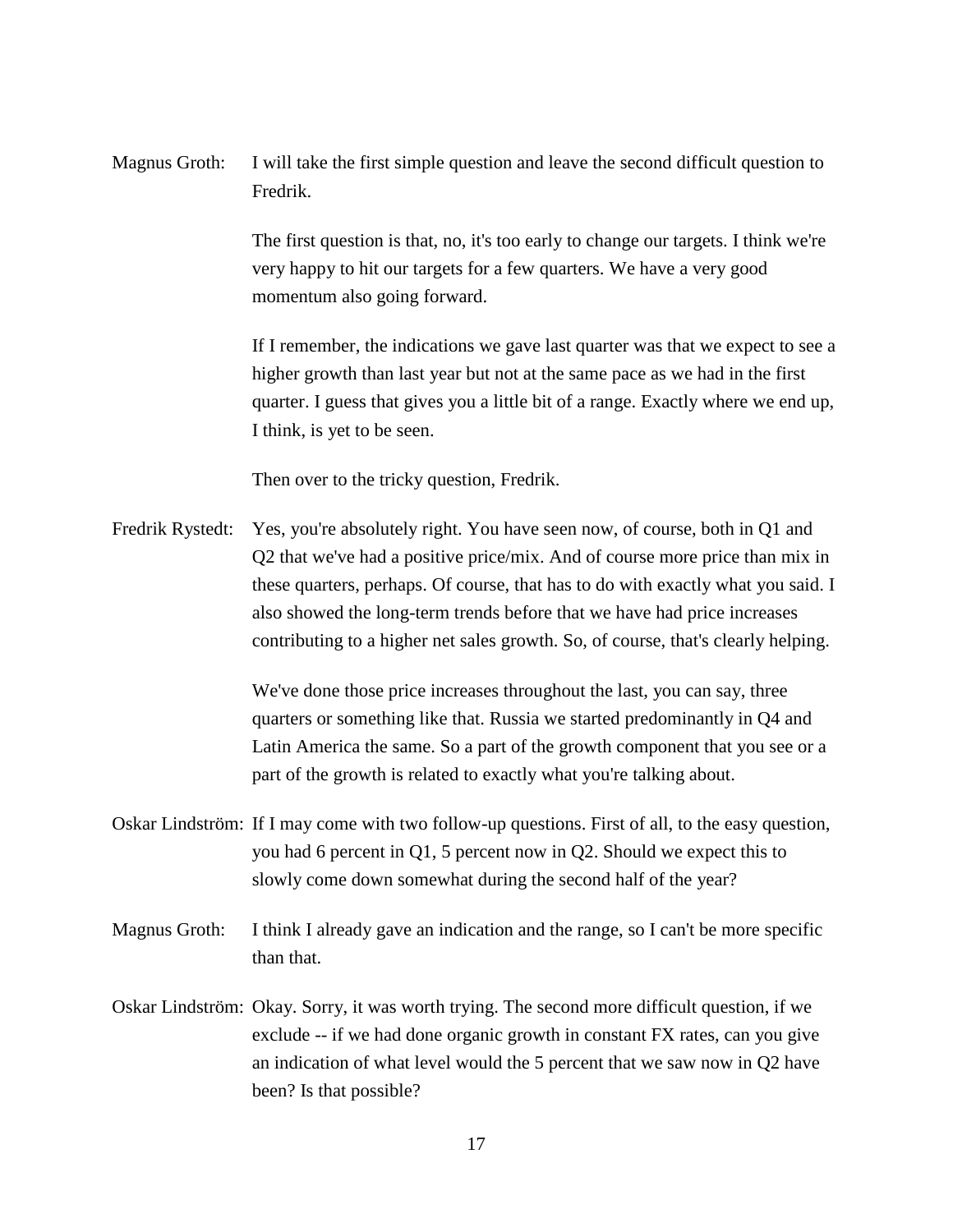Fredrik Rystedt: Yes, of course, you can always do that. But what -- I think if I just may, before I answer that question, just come back to the first and the second, before it was 6 percent and now it's 5 percent, does that mean a falling trend?

> I just want to highlight a thing you may remember in that first quarter was of course in that sense impacted by two favorable comparables. One was the winter, very cold winter in 2014 on the US away-from-home market.

The second was related to a distributor change that we undertook in Italy. That contributed to approximately about 1 percent or so, something like that. So from that sense, Q1 and Q2 are very similar, as Magnus alluded to before.

Then to your second question, can you take away? Yes, of course, you can always, and we are aware of the price and the mix and all the other components. But it's not really a very -- I don't think it's a very good analysis to do at its full, because sometimes we have much more mix, depending on the innovation pace, and sometimes we have price increases.

So I think, of course, what counts overall in the end is the margin, but there is a price component. Of course, that means that if you take-away price, then clearly you can see here that most of that price factor that you saw on net sales. Of course, most of that relates to price this time, and therefore you could see the underlying in some sort of way; not all of it but most of it.

Oskar Lindstrom: And my final question, more on strategy. You mentioned in this report, and you've mentioned before, that you want to focus more on fewer emerging markets and, certainly, you acted in that direction.

> Something else that you've said is that you are interested in or considering entering into new adjacent, I assume, product categories on the retail side. Can you maybe give an update on your thinking on that? Has that become more interesting or less interesting compared to six months ago say?

Magnus Groth: There is nothing new really. In markets where we have a very, very strong market position, either business to business or business to consumer, so a strong go-to-market setup and already number one and number two positions,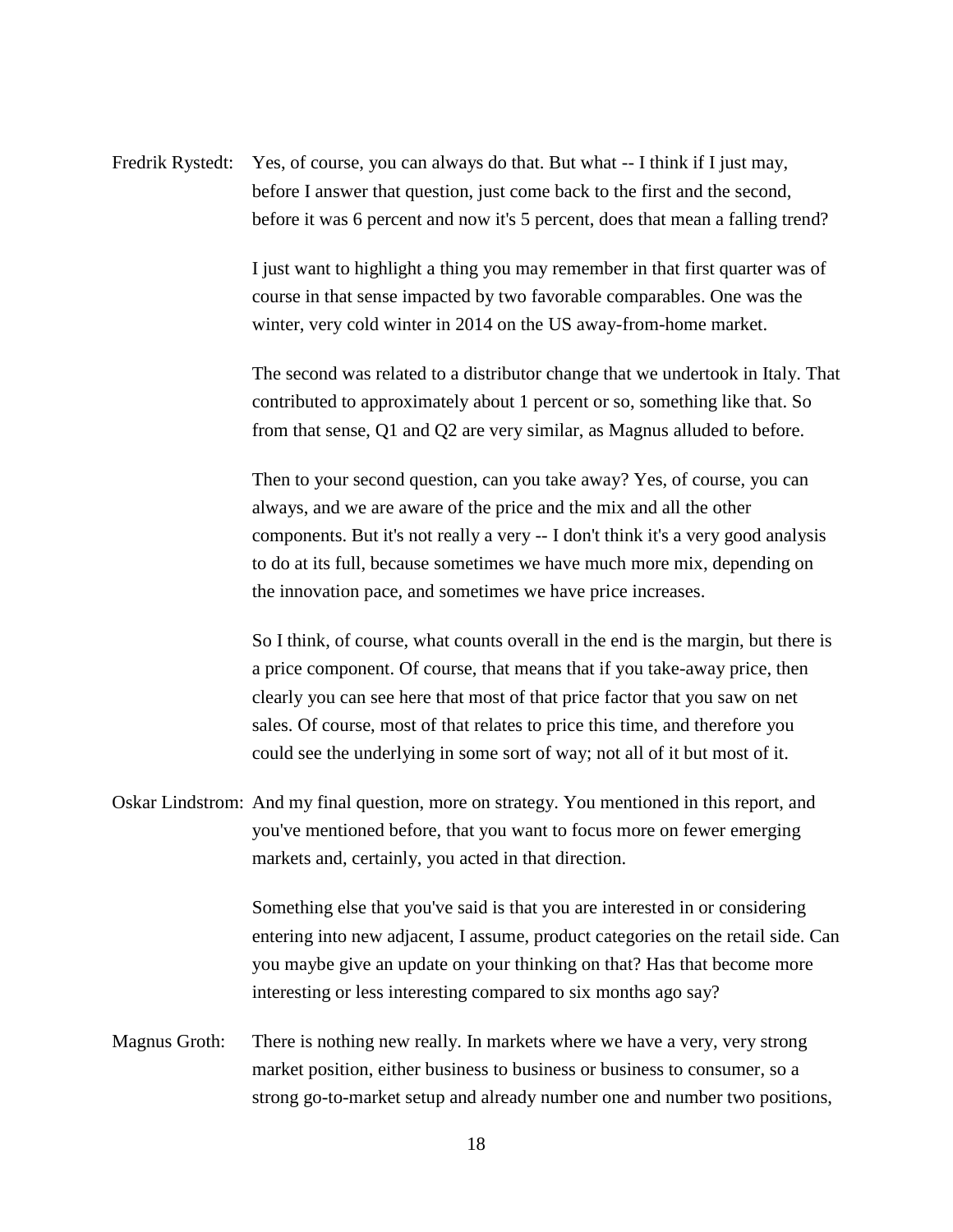yes, we could consider adding new categories because that would be then a synergy of course. But it's part of our longer-term outlook.

There's nothing specific and nothing really new. What we are pushing more and more quarter over quarter is for instance wet wipes and soap, which I think we mentioned many times, because these are two fast-growing adjacent categories where we are already present, but we are undertrading.

So if every bathroom, for instance, that used Tork products, hand towels, also had Tork soap in the bathroom, that would be huge potentially for us, and the same thing with wipes.

I think that the Plenty Easy Pull that I showed here and we have here also behind us, is another example we can grow in adjacencies to existing categories, and also organically.

Oskar Lindstrom: Right. Thank you. Those were my questions.

Joséphine Edwall: So the final question from the telephone; I understand it's one more final.

Operator: Ladies and gentlemen, yes, next question comes from the line of Sophie Chiu from Credit Suisse.

Sophie Chiu: Hi, Magnus, this is Sophie. I have one question. Just wondering, your subsidiary Vinda, I wonder, would you consider to maybe perhaps give them the production, because right now, as far as I understand, that most of the products, the SCA brands in China still produce overseas -- I mean outside China. So would you consider that?

> And also, in terms of procurement, would you share the procurement with Vinda? That's my question. Thank you.

Magnus Groth: First question; actually, well over 95 percent of the products sold by Vinda are made by Vinda. There are a few products, personal care products and also the Tempo hankies that are still imported, but gradually, they are building their own production capacity also for those today, smaller parts of Vinda.